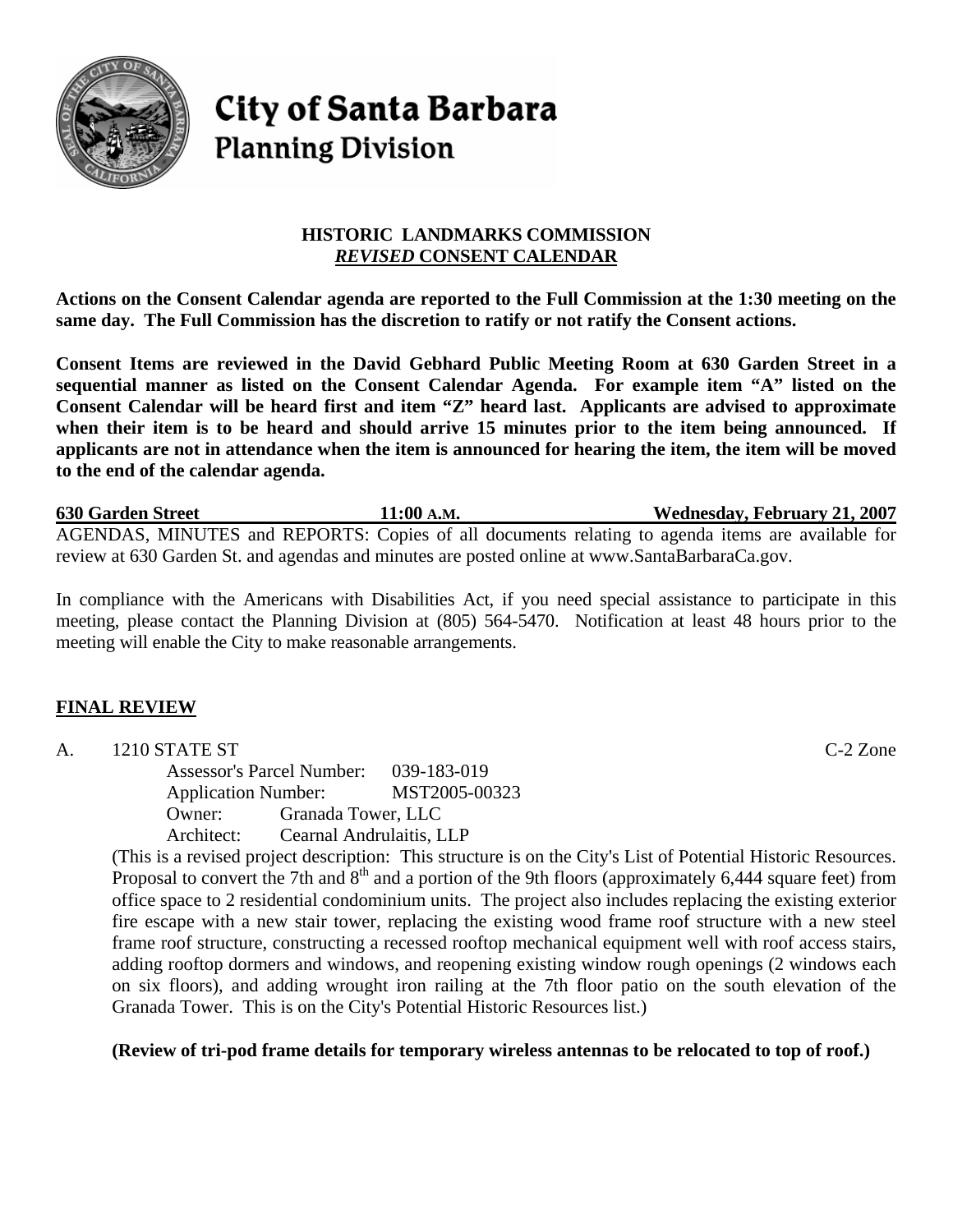#### **NEW ITEM – PUBLIC HEARING**

B. 617–623 DE LA VINA ST  $R=3/R-4 Z$  one

Assessor's Parcel Number: 037-121-009 Application Number: MST2007-00053 Owner: Nancy R. Smith, 2005 Revocable Trust Applicant: James Boudet

(This is on the City's List of Potential Historic Resources: Casalino Bungalow Court. Proposal to remove old meter service and install a new electrical meter pack and new subpanels on 16 residential units. New lines will be installed underground. Staff Hearing officer approval will be required for a zoning modification to allow the meter pack to be located in the interior yard setback.)

#### **(COMMENTS ONLY; PROJECT REQUIRES ENVIRONMENTAL ASSESSMENT AND STAFF HEARING OFFICER APPROVAL OF A ZONING MODIFICATION.)**

### **NEW ITEM**

#### C. 433 E CABRILLO BVLD HRC-2/SP-1/SD-3 Zone

| <b>Assessor's Parcel Number:</b> | 017-680-009                 |
|----------------------------------|-----------------------------|
| <b>Application Number:</b>       | MST2007-00059               |
| Owner:                           | American Tradition, LLC     |
| Agent:                           | Richard Fogg, Attorney      |
| <b>Business Name:</b>            | Park Plaza Waterfront Hotel |

(This is a Structure of Merit: Former Puritan Ice House constructed in 1922 and demolished in 1991. Proposal to replace an existing chain link fence with 6'-0" tall "no climb" security fencing at the perimeter of three sides of a parcel and install same at the fourth side of a three-acre property known as the Park Plaza Waterfront Hotel.)

## **(PROJECT REQUIRES HISTORIC RESOURCE FINDINGS.)**

## **FINAL REVIEW**

D. 3030 DE LA VINA ST C-2/SD-2 Zone

Assessor's Parcel Number: 051-121-014 Application Number: MST2007-00030 Owner: Housing Authority of the City of Santa Barbara Applicant: Thomas Moore

(This is on the City's List of Potential Historic Resources. Proposal to raise the rear patio by approximately two feet and construct a deck, replace wood fencing, replace windows in kind, remove as-built lights and install new light fixtures, remove an exterior water heater closet, paint building exterior, and install a memorial plaque on the front elevation of the building.)

#### **(Final approval of tile plaque and exterior color selection is requested.)**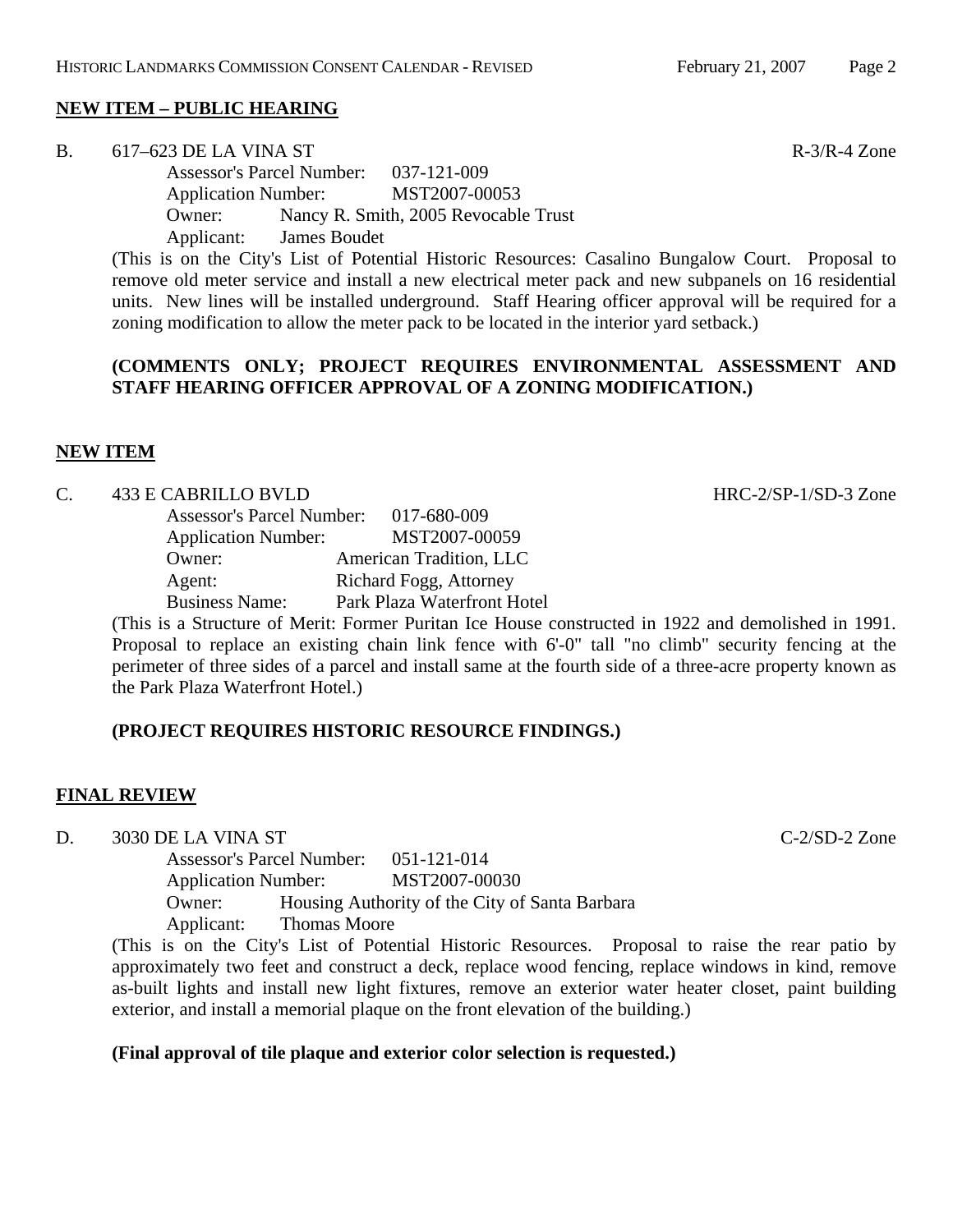## **REVIEW AFTER FINAL**

| Ε. | 1023 STATE ST                                                                | $C-2$ Zone |
|----|------------------------------------------------------------------------------|------------|
|    | Assessor's Parcel Number: 039-281-015                                        |            |
|    | Application Number: MST2007-00024                                            |            |
|    | Jane L. Alexander Trust<br>Owner:                                            |            |
|    | Applicant: K. Frank, LLC                                                     |            |
|    | (Proposal to repaint commercial building exterior and change awning fabric.) |            |

#### **(Continued review after final of change to awning fabric.)**

#### **FINAL REVIEW**

F. 28 W CABRILLO BLVD and the state of the state of the HRC-2/SD-3 Zone

| <b>Assessor's Parcel Number:</b> | 033-102-017                 |
|----------------------------------|-----------------------------|
| <b>Application Number:</b>       | MST2006-00754               |
| Owner:                           | <b>Beach Motel Partners</b> |
| Architect:                       | Larry Clark                 |
| <b>Business Name:</b>            | Harbor View Inn             |
|                                  |                             |

(Proposal to construct a 154 square foot addition for two new swimming pool restrooms under the existing arches at the Harbor View Inn. The area of work is not visible from the street or any public areas. The project will require Development Plan Approval findings and coastal review on a parcel of approximately 7,405 square feet.)

#### **(Final approval of planter and door details is requested.)**

#### **FINAL REVIEW**

| G. | 227 E PUEBLO ST            |             |               | E-1 Zone |
|----|----------------------------|-------------|---------------|----------|
|    | Assessor's Parcel Number:  | 025-132-009 |               |          |
|    | <b>Application Number:</b> |             | MST2006-00429 |          |
|    | Lori Smyth<br>Owner:       |             |               |          |
|    | Architect:                 | Tom Meaney  |               |          |

(This is a revised project description. This structure is City Landmark-worthy: Gansl House. Proposal to remove 4,445 square feet of hardscape walkways, patios and pool deck and install 2,750 square feet of new landscaping in the rear yard. Also proposed is to remodel the existing swimming pool, construct a 170 square foot open air cabana with fireplace, and a 540 square foot three-car carport with realigned driveway. This 25,000 square foot parcel is currently developed with a 5,000 square foot two-story single-family residence, an 800 square foot swimming pool, and an 890 square foot detached accessory structure. In order to conform to the Zoning Ordinance, 390 square feet of the accessory structure encroaching into the setbacks will be demolished, resulting in an accessory structure of 500 square feet inside the setbacks.)

#### **(Final approval of sandstone veneer details is requested.)**